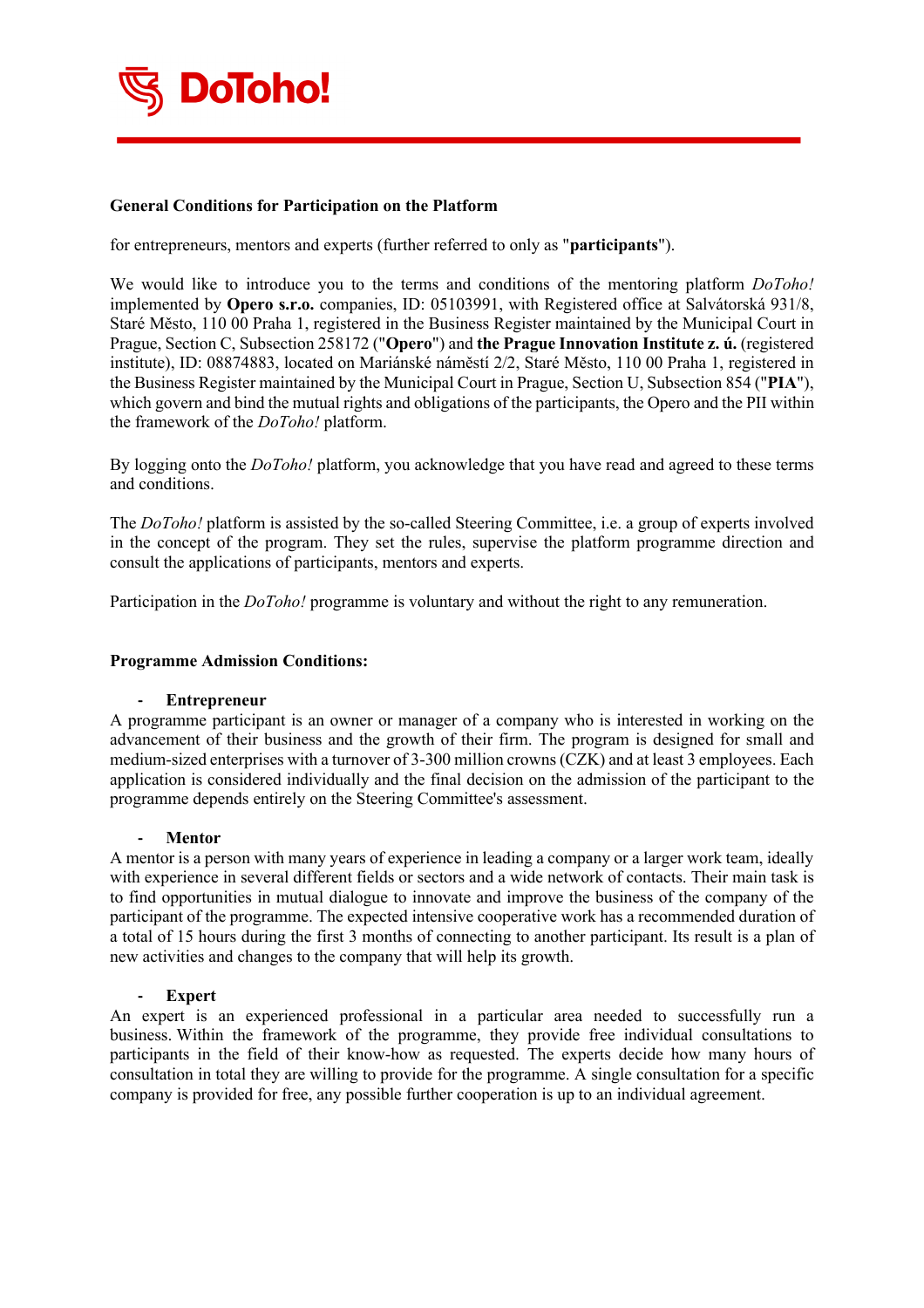

## **The Process of a Participant's Programme Admission:**

#### - **Entrepreneur**

After accepting the application, we will check the formal requirements. If everything is in order, we will always have the application assessed by at least one member of the Steering Committee, who will decide whether or not to include the participant in the platform. Please note that the Steering Committee member's assessment is entirely at his/her discretion; his/her decision is final and cannot be reviewed. If accepted, we will select a suitable mentor for the participant, with whom they will subsequently be connected and thus the mentoring will begin.

#### - **Mentor**

After accepting the application, we will check the formal requirements. If everything is in order, we will always have the application assessed by at least one member of the Steering Committee, who will decide whether or not to include the participant in the platform. Please note that the Steering Committee member's assessment is entirely at his/her discretion; his/her decision is final and cannot be reviewed. If accepted, the profile and photo of the mentor will be uploaded to the public database on the platform's website at https://dotoho.pro. We will select a suitable entrepreneur they can mentor as soon as possible. The mentor has a right to refuse the entrepreneur. If the mentor agrees, they will be linked to the entrepreneur via email and the mentoring will begin.

### - **Expert**

After accepting the application, we will check the formal requirements. If everything is in order, we will always have the application assessed by at least one member of the Steering Committee, who will decide whether or not to include the participant in the platform. Please note that the Steering Committee member's assessment is entirely at his/her discretion; his/her decision is final and cannot be reviewed. If accepted, the expert's profile and photo will be uploaded to the public database on the platform's website at https://dotoho.pro. The contact details of the expert will be uploaded to a non-public part of the site, which only logged-in participants can access. Participants have the opportunity to contact them if necessary.

## **The Duration and Conditions of Termination of Programme Participation:**

organisational team in order to agree on the way forward.

The objective of the *DoToho!* platform is to help companies innovate their business model, stabilize and further develop their business. If the participant is an entrepreneur, they will be able to use free consultations with their mentor for 3 months from the moment of their admission to the programme. During the 3 months of their active participation in the programme, they can also use all the other platform options, that is, consultations with experts, participation in events and the content of the library. After the termination of their participation in the programme, they can continue to use the contents of the library and participate in publicly accessible events within the framework of the programme. In the event that the participant (entrepreneur, mentor, expert) is no longer able to continue the programme for objective reasons, they should contact their contact person from the platform's

In the event that it is not possible to find another solution, the participant will prematurely withdraw from the programme without a possibility of returning.

The duration of the *DoToho!* platform and its related programmes are not time-limited. Opero and/or PII reserve the right to terminate the *DoToho!* platform and/or any programmes at any time without compensation. In such an event, the participants acknowledge that they cannot claim any compensation.